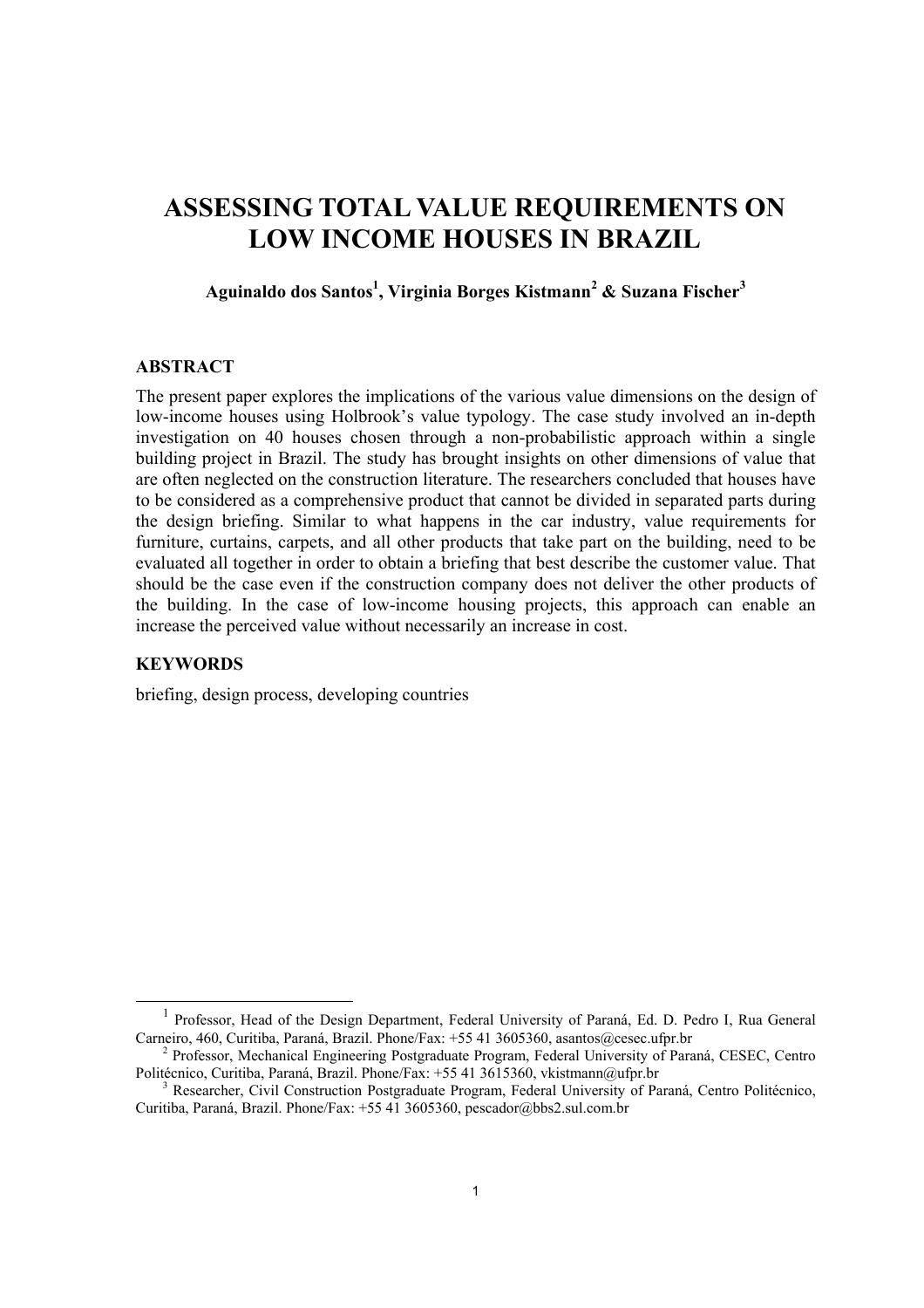#### **INTRODUCTION**

Value is a central concept in many modern theories of design and production management. Indeed, nowadays there is an increasing need to expand the customer's perception of a product's worth vis-à-vis its price. This increase of value is obtained through a systematic analysis of customer wishes and subsequent transformation of this information into product and service specifications.

Value can only be defined by the customer and it is only meaningful when expressed in terms of a specific product or service, at a specific price and at a specific delivery time (Womack & Jones, 1996). The definition of value should affect all aspects of the way the entire organization is run and customer's perception of value should be one of the main inputs to define strategic priorities. Holbrook's (1999) proposes a typology of attributes that includes three dimensions of value, which combine eight types of value: convenience, quality, success, reputation, fun, beauty, virtue, and faith (see Table 1). In a variety of degrees customers desire to attain this set values in every product consumed. They are implicit in the customers' minds and need to be satisfied in order to be fully satisfied.

| Self-oriented  | Active   | Extrinsic<br>Efficiency<br>(convenience) | Intrinsic<br>Play (fun) |
|----------------|----------|------------------------------------------|-------------------------|
|                | Reactive | Excellence (quality)                     | Aesthetics (Beauty)     |
| Other-oriented | Active   | Status (success)                         | Ethics (virtue)         |
|                | Reactive | Esteem (reputation)                      | Spirituality (faith)    |

|  |  |  |  |  |  |  |  | Table 1 – A Typology of Consumer Value (Holbrook, 1999) |  |
|--|--|--|--|--|--|--|--|---------------------------------------------------------|--|
|--|--|--|--|--|--|--|--|---------------------------------------------------------|--|

One of the first known uses of value as a clear central managerial concept is claimed to be at the General Electric Company, in the USA, during the World War II. At that time, with a shortage of materials caused by the war effort, General Electric was forced to use substitute materials in many of their products. Over a period of time, it became evident that this forced substitution was resulting in cheaper products, as well as products with better performance. This has been the idea of developing systematic studies in product and processes in order to increase value. This idea evolved into Value Planning, Value Analysis, Value Engineering and, in the blanket term that covers all value techniques, Value Management (Norton, 1995).

From a lean thinking point of view the value model can also be interpreted as the reduction of the difference between the achieved value against to the best possible – value loss (Koskela, 1995). Quite often, deficient tracking of decisions and actions throughout a business process leads to poor consideration of value attributes that have been detected at the briefing stage. Within this view, production efforts should try to guarantee customer requirements are really understood and to ensure that this understanding is embedded into the processes throughout all design and production phases.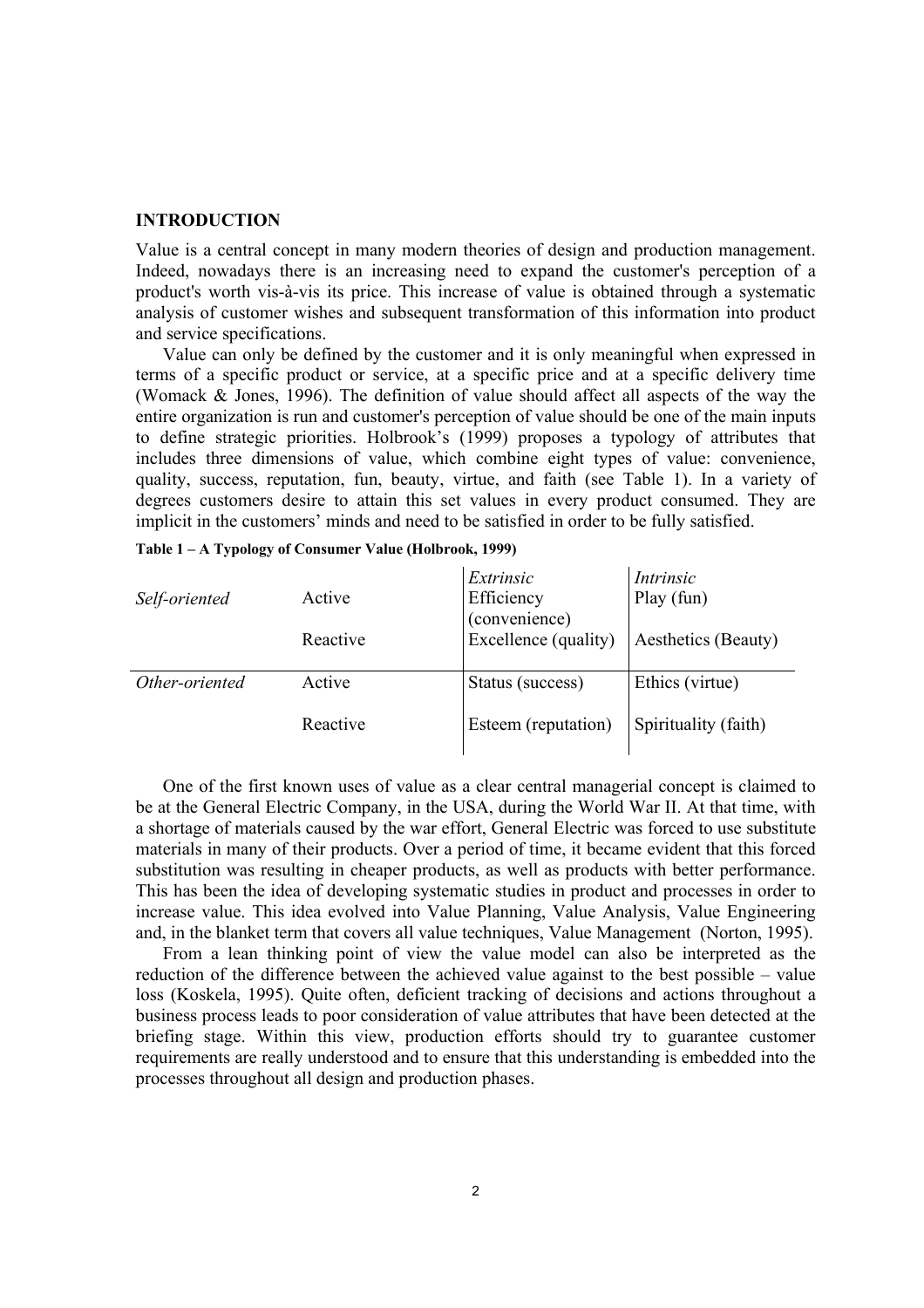Tools and techniques are already available to implement the value concept. Most of them were developed within the field of Value Management. Quality Function Deployment - QFD - for example, is a technique created to ensure that each step of the production process is linked to the fulfillment of a specific customer's requirement. It involves constructing one or more matrices linking attributes of value to characteristics of the products and processes. These matrices help translating the customer needs into information that can be managed by the design and production team, and facilitates the use of benchmarking (Akao, 1990; Zairi, 1996). Nowadays, this and other techniques have become increasingly more sophisticated, mainly with the incorporation of Information Technology as a supporting tool.

In Brazil, despite the availability of techniques for value management in the literature, the observation of construction practice reveals a generalized lack of value management practices. The current paper evaluates the impact of such situation in terms of value loss for low-income housing projects. A low-income family is characterized in Brazil as those with a total income reaching less than U\$ 300,00. It is important to mention that these families represent the vast majority of the Brazilian population (>85%) and that the housing shortage in the country is estimated at around 6 million. Only a small fraction of the population is able to afford current housing costs. Thus, the occurrence of value loss on the design of houses aimed at this population is economically and socially unacceptable.

## **CONTENT AND CHARACTERISTICS OF A BRIEFING**

An initial hypothesis in our work was that a major source of value loss on low-income housing projects was poor briefing. A brief is the most important part of the entire design process. However, often the role of briefing in design is both underestimated and insufficiently researched, and that is particularly true with regards to low-income consumers in the Third World. The absence of an appropriate briefing method for low-income people can affect the achievement of the main strategic goals of a company intending to enter in this particular market. A practical problem here is the fact that most studies in this subject are in general focused on products and methods aiming other economical classes.

Cooper and Press (1995) suggest that a design brief should contain a) background of the company; b) the design problem; c) design specifications and product attributes; d) consumer and market information; e) costs and budgets; and f) timescales. A designer know that he/she has written a sufficiently detailed description that conveys the intentions of the consumer, and can form the basis for designing a product without using too many resources and being too costly, when he/she achieves a balance between system thinking, that includes value concepts, and detailed knowledge without too much restriction on the final solution.

Luck, Haenlein & Bright (2001) include "empowering the client"; "managing the project dynamics"; "appropriate user involvement"; "team building" and "using appropriate visualization techniques" among the main characteristics of a successful briefing. User involvement is perhaps the most sensitive issue. Gathering information with consumers may raise their expectations, which may turn into frustration and resentment if they are not be realized, ultimately leading to user dissatisfaction, nullifying the benefit of user involvement.

In Swedish, the end result of a briefing is called program. The term programme comes from the Latin word *programma*, which means "written statement". A "written statement" is quite far from the reality of low-income people in developing countries. However, a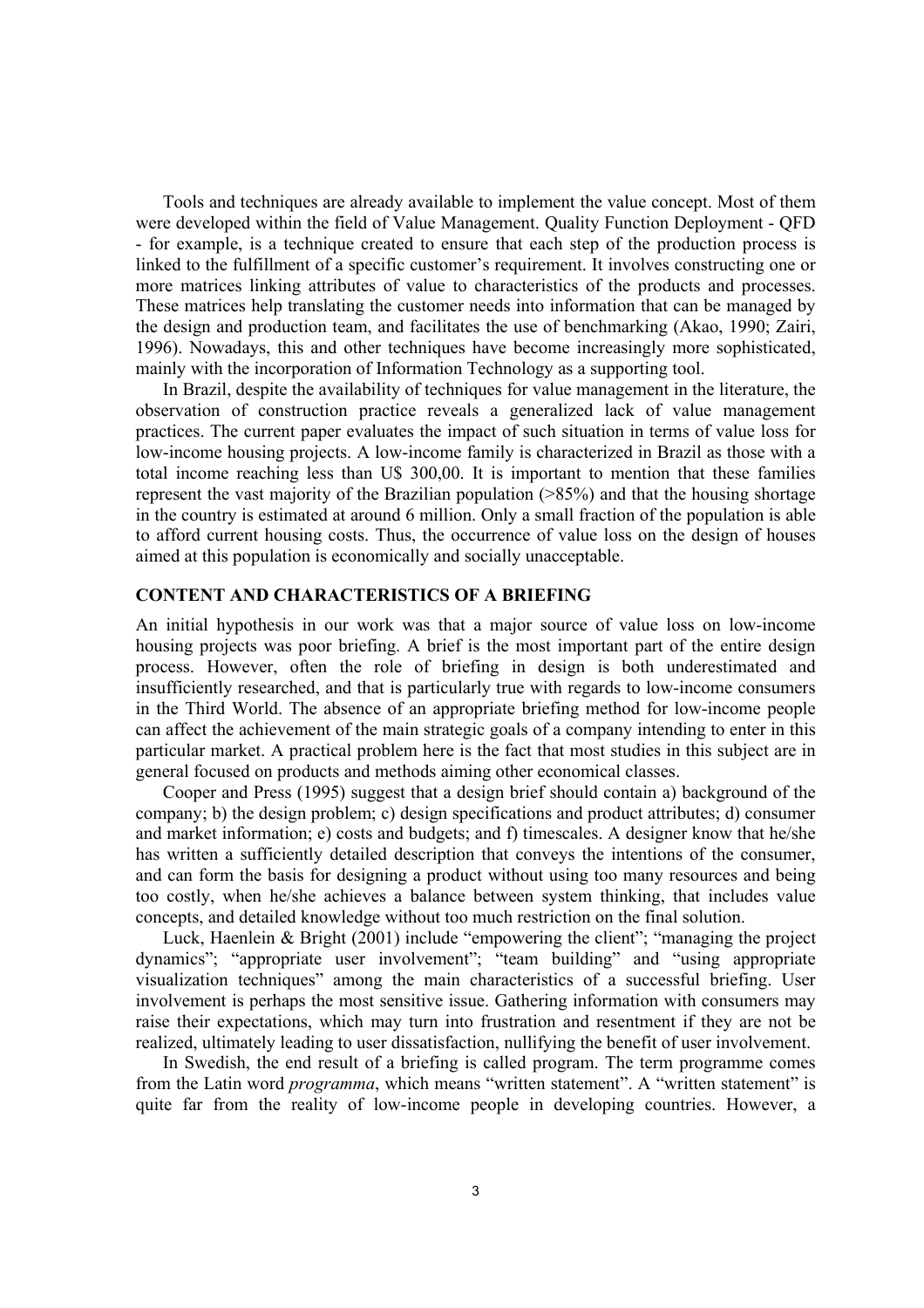convergent view today understands that briefing involves more than the production of a document or a questionnaire at a single point in time. Brief development is an ongoing process that should be carried out throughout the entire project management, defined as a communication of instruction about intentions and objectives, where the result can be regard both as a product (the brief) and as a process (the briefing). Thus, an ideal briefing process must create a platform for a clear understanding of user needs and ensure that the final product meets these wishes (Ryd, 2004).

The current trend is to look upon the briefing as an integrated part of the entire project management, and not just as a part of an early stage. From this point of view the design can no longer seen to be solely as a technical problem-solving task, but as a social process based on iteration and learning (Luck & Haenlein, 2001). In this sense, the same authors argue that clients that are not able of producing their own brief need extensive collaboration with designers over a period of time.

When people do not have the opportunity or the knowledge in order to make appropriate choices for themselves their decision differs significantly from those made on their behalf, as the present study shows. In contrast, experienced clients can develop their own standard briefs, which can be refined and improved as lessons are learnt from successive projects. Indeed, observations in Ryd (2004)'s study show a number of occasions where the expert and aggressive attitude of a client have determined the direction of the project.

In the literature briefing has been the focus of much research over the past thirty years and numerous best practice guides have been published, including those directed towards construction. Despite this activity there has no initial brief immune from alteration. As a project develops previous goals are challenged, sometimes abandoned and often developed. An useful perspective on developing a briefing is that of the debate over rationality in decision-making. Much of the previous work on briefing has assumed a model of rational decision-making (Barret, Hudson & Stanley, 1999).

# **SOURCES OF FAILURE ON THE BRIEFING PROCESS**

Human nature itself is often at the root of the failures on the briefing process. Although people may report a desire to follow best practice ideas their actual practice is often distant from it. This, in turn, results in a large amount of brief failures and, consequently, affects all subsequently phases of product development, production, use and discharge, and so on. Barret, Hudson & Stanley (1999) presents some of typical sources of failure on the briefing process:

- Rule strength: if a particular approach has been used often in the past with success, there is an increased chance that it will be used again;
- Rigidity: if a rule has been applied successfully in the past there is an overwhelming tendency to apply it again even though a simpler solution may be more appropriate;
- Redundancy: repeated encounters with a similar problem configuration allow the experienced troubleshooter to identify certain sequences that tend to co-occur. The problem solver learns that truly diagnostic information is contained in certain key signs, the remainder being redundant;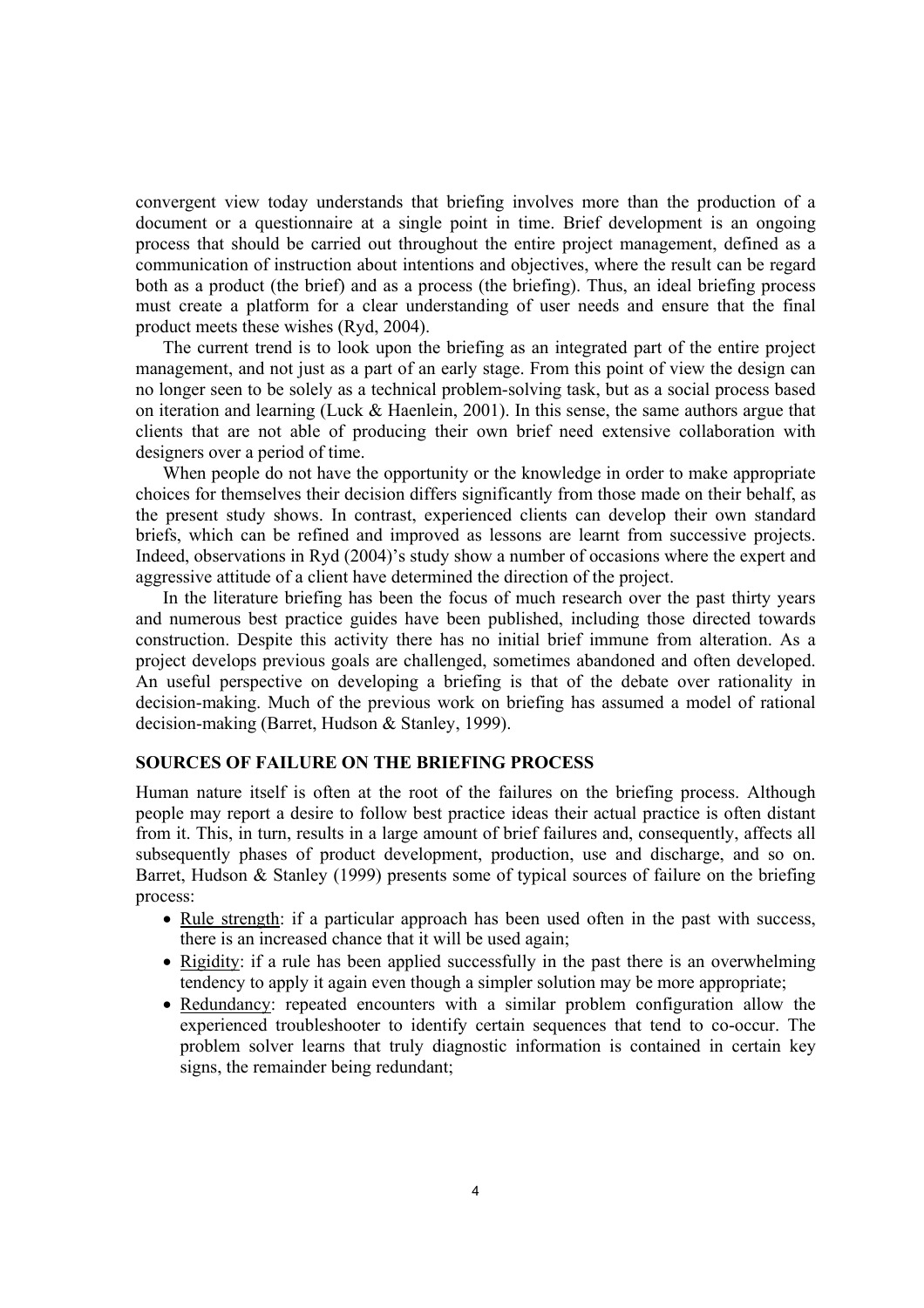- Information overload: information overload may occur when a problem solver is dealing with a complex situation and so it may be difficult to identify exceptions to the traditionally implemented rules;
- Not knowing which are the important factors: an excessive attention could be given to the wrong features or not given to the right ones;
- Ouf of sight, out of mind: undue weight may be given to facts that come readily to mind, while those facts that are not immediately obvious may be ignored;
- Confirmation bias: once a hypothesis has been formed, even if it is based on early, impoverished data, a problem solver may be loathed to part with it even if contradictory evidence comes to light;
- Overconfidence: problem solvers are likely to be overconfident in evaluating the correctness of their knowledge. They will tend to justify their chosen course of action by focusing on evidence that favors it and by disregarding contradictory signs.

The sources of failure mentioned above are related mainly to the design process and the competence of the professional in charge of the design process. There are also those failures related directly to the cultural aspects related to designers, arquitects, organizations as well as the consumer's themselves. In this respect, Ryd (2004) presents a group of factors that have direct effect on the final outcome of a project, related to the organizational aspects of the enterprise:

- the authority and areas of responsibility of the parties involved;
- the communication channels, both official and unofficial;
- the organizational proximity between those responsible for the briefing.

Another failures pointed in the literature include the difficulties of the brief manager to remain objective about the brief he had written and therefore to allow proposed solutions to be reconsidered. Certain brief requirements may be interpreted in different ways, which might lead to disharmony rather than a creative collaboration. The study of Bruce, Cooper and Vazquez (1999) shows that lack of senior management commitment to design; insufficient funds to cover cost; incomplete design brief and inappropriate sourcing of design competencies are also roots of failure on the design brief.

Finally, a common view today is that the sequential 'over the wall' syndrome is not an ideal course of events in the product development process because large amounts of information are lost at each new phase. One of the consequences of such syndrome is the loss of briefing information and, as a result, the loss of value in the end product. This introduces the risk that the final product is not what was required by the user.

# **RESEARCH METHOD**

The present study adopted the case study as the main research strategy. The field study was carried out on two five year's old building projects (Riacho Doce and Rio Pequeno) in the Metropolitan Area of Curitiba, Brazil. These projects reached the low-income families and the families themselves carried out their construction, always under the assistance of the city council housing developer (COHAB). Materials, training and equipment were also supplied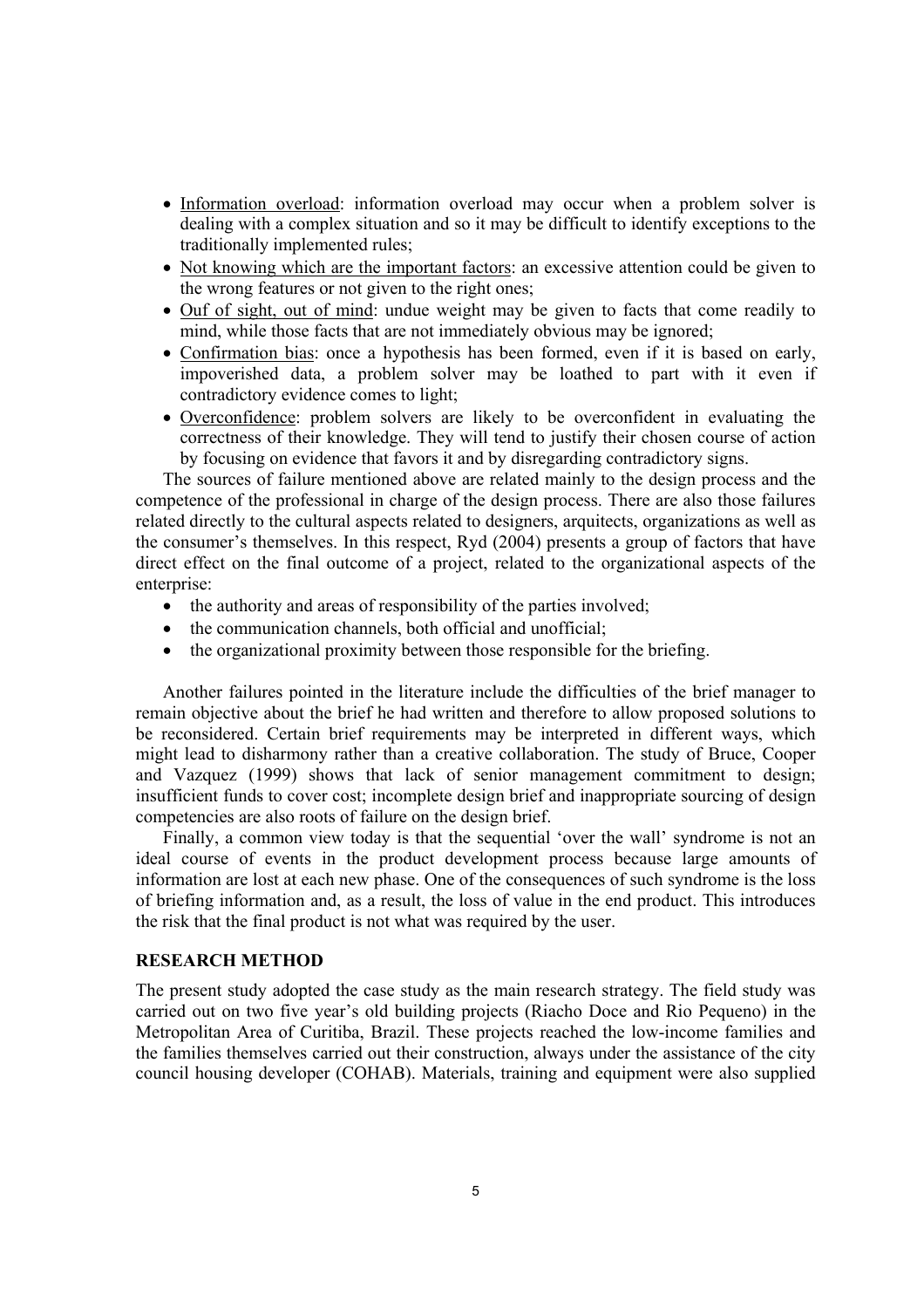by the same organisation. The area per house varied between  $20m^2$  and 70 m<sup>2</sup> and the plot of land measure 7m x 20m.

Together these two projects involved 406 houses as part of a larger project that intended to move these people from protected areas that supply most of the water for the city of Curitiba. The data collection was carried out in 10% of the houses, using non-probabilistic criteria. These criteria included: the family had to be the original buyer of the house; the family total monthly revenue had to be below 3 minimum salaries (around 240 dollars); the family carried out (or it was planning) a refurbishment in their house.

The first stage of this research involved the characterisation of the briefing process adopted by the housing developer. This was carried out by document analysis, direct observation and interviews. The second stage aimed at evaluated the value perceived by each family in relation to their house and, also, the implication of their perception on the refurbishment process throughout the building life cycle. This stage used a combination of different techniques:

- Design game: they received a set of cards and have to progressively chose what they thought was the best one that described what they want for their bedroom. Through successive selections they have to finalize the game one or two cards that best describe their wishes and, also, explain why;
- Photos: each room was photographed in order to allow the search for patterns in their tastes and behavior towards the built environment;
- Characterization of layout: it consisted of designing in a paper the distribution of furniture, position of windows, doors, etc;
- Structured interview: this interview used lessons learned from the post-occupancy evaluation studies carried out in Brazil. That was used to confirm existing knowledge and to point out differences on their requirements. Throughout this interview the family was stimulated to talk using photos and design plans related to their own house.

Finally, the analysis was carried out comparing the perceived value of each room against their aspirations of the families. A detailed analysis investigated their pattern of actions in order to adapt their houses to their wishes throughout the five years since they came to live in those houses.

# **RESULTS**

#### **BRIEFING PROCESS AT THE CITY COUNCIL HOUSING DEVELOPMENT AGENCY**

The housing developer in this case study adopted a traditional approach for briefing, using semi-structured interviews as the main data collection technique. Ideally, a semi-structured interview has to be concerned with the ease with which people use built environment and, also, encourage people to illustrate their responses with examples of buildings or environments and to describe these settings. In the case study the briefing process was carried out by social workers and the questions they use include:

- How many people live with you today?
- How long do you live here?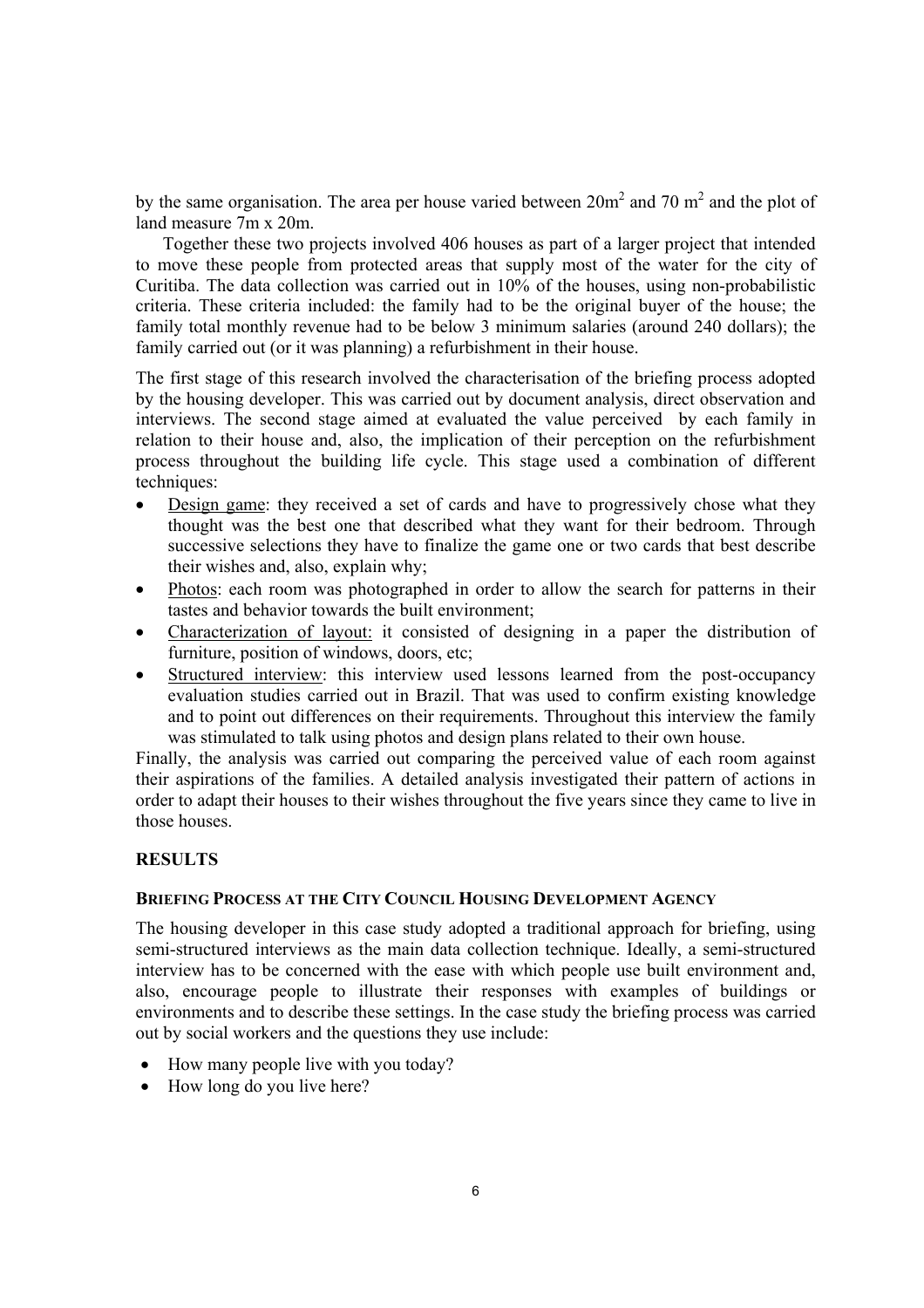- Where do you work? What is your profession?
- What is the total amount of money your family earns each month?
- How many children do you have?
- How many children do you plan to have?
- $\bullet$   $\ldots$

As it shows the main aim of the briefing process was solely to capture the actual social and economical need of the family for a house. The entire briefing usually did not last more than one hour and included site visits. The end result was a decision regarding the position of the family in terms of a ranking of those in need. COHAB's officials informed that in the city of Curitiba alone there were around 60.000 families in this waiting list in 2004. Higher priority was given to those living closer to water springs since most of the bank funding at the time of the building project was directed to protect sources of water for the city.

According to the interviews the architectural solution was already defined prior to the briefing with the families based on the amount of money available for each house. The definition of the production system, the specification of building materials and components, the selection of suppliers, and all other decisions of the building process were all derived from the target cost. Other customer value requirements were assessed solely using the construction professional's prior experiences in similar housing projects.

# **VALUES REQUIREMENTS**

Following Holbrook (1999) structure the research team evaluated the actual value requirements of a all forty families that fit in the criteria of a "low-income" family. The analyses of this data enabled the identification of a set of requirements for each room of the building. It is important to note that their requirements for the built environment were not limited to construction itself and involved the entire product called "built environment".

Table 2 exemplifies the end result of this analysis by presenting five most important requirements identified for the main "bedroom". Note that the attributes of "ethics" and "spirituality" related to the entire house since it was not possible to identify specific needs for the bedroom.

| Value Atributes | Design Requirements Identified on the Briefing                   | N <sub>o</sub> |
|-----------------|------------------------------------------------------------------|----------------|
| Efficiency      | Windows have to enable ventilation through 100% of its area<br>٠ | 5              |
|                 | Width $> 2.6$ m                                                  |                |
|                 | Area $> 8$ m2                                                    |                |
|                 | Bedroom cannot be seen from the kitchen                          |                |
|                 | It has to receive early morning sun                              |                |
| Excellence      | Floor has to be made of ceramic tiles                            | 5              |
|                 | Painted walls                                                    |                |
|                 | The presence of wooden furniture instead of metal ones           |                |
|                 | Use of aluminium on the window                                   |                |
|                 | The existence of a proper wooden roof                            |                |
| <b>Status</b>   | A good brand on the windows (they mentioned Sazaki)              | 5              |
|                 | The use of a chandelier instead of a simple bulb                 |                |
|                 | The existence of a television and a sound equipment              |                |
|                 | The use of a blanket for covering their beds during the day      |                |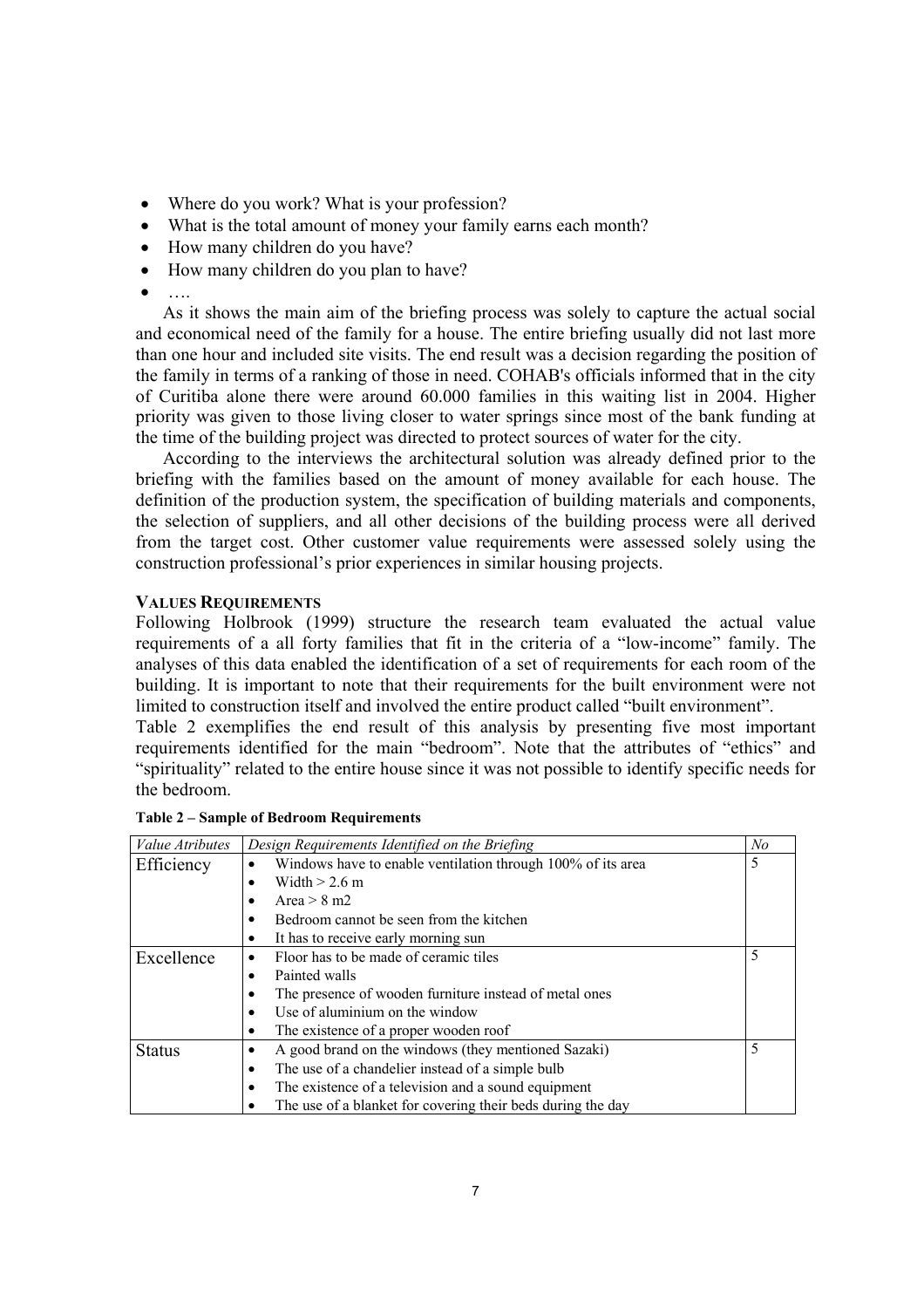|               | A carpet on the corridor<br>$\bullet$                                                   |   |  |  |  |  |
|---------------|-----------------------------------------------------------------------------------------|---|--|--|--|--|
| Esteem        | 5<br>Link of design/arquitectural features to their birthplace<br>$\bullet$             |   |  |  |  |  |
|               | Possibility for fixing a poster of their football team<br>$\bullet$                     |   |  |  |  |  |
|               | A place to fix a photo of the family<br>٠                                               |   |  |  |  |  |
|               | A place to keep their life long belongings/souvenirs (a trunk)<br>$\bullet$             |   |  |  |  |  |
|               | The possibility of bringing furniture from their previous house                         |   |  |  |  |  |
| Play          | Bedroom with sufficient electrical points for connecting a sound equipment<br>$\bullet$ | 5 |  |  |  |  |
|               | and television                                                                          |   |  |  |  |  |
|               | The existence of a television in the bedroom<br>٠                                       |   |  |  |  |  |
|               | The existence of a sound equipment in the bedroom<br>$\bullet$                          |   |  |  |  |  |
|               | Possibility of transforming the bed on an extra sofa<br>$\bullet$                       |   |  |  |  |  |
|               | A bed large and safe enough to use as a playground for their kids<br>$\bullet$          |   |  |  |  |  |
| Aesthetics    | A different bedroom from his/her neighbour<br>$\bullet$                                 | 5 |  |  |  |  |
|               | Wooden features and accessories<br>$\bullet$                                            |   |  |  |  |  |
|               | The presence of a curtain<br>٠                                                          |   |  |  |  |  |
|               | A blanket with the same colour pattern as the pillows<br>$\bullet$                      |   |  |  |  |  |
|               | A carpet in the corridor<br>٠                                                           |   |  |  |  |  |
| Ethics*       | A fair distribution of the housing among fellow homeless<br>$\bullet$                   | 5 |  |  |  |  |
|               | The name of the road associated with someone they know<br>$\bullet$                     |   |  |  |  |  |
|               | The existence of a tree in front of their house<br>٠                                    |   |  |  |  |  |
|               | The actual ownership of their house and the fact that they have now an                  |   |  |  |  |  |
|               | address (often they lived in a chantey town prior to their new home)                    |   |  |  |  |  |
|               | The knowledge that they are not affecting anymore a water spring<br>٠                   |   |  |  |  |  |
| Spirituality* | The presence of a nearby church<br>$\bullet$                                            | 5 |  |  |  |  |
|               | A garden in front of their house<br>$\bullet$                                           |   |  |  |  |  |
|               | The existence of place for family meetings                                              |   |  |  |  |  |
|               | A low level of violence on their neighbourhood<br>$\bullet$                             |   |  |  |  |  |
|               | A long distance to bars and nightclubs                                                  |   |  |  |  |  |

\* Attribute applicable to the entire house

#### **VALUE PERCEIVED ON THE EXISTING HOUSES AND ITS IMPLICATIONS**

The data collection revealed that between 1998 and 2003 there has been no significant change on the economic situation on the families living on the 40 houses investigated in this research project. Also, there have been no significant changes in their education profile. The majority of families have increased one more person in comparison to their original structure at the time of occupying the new houses. The average family presented 4,25 individuals whilst the average in the region is 3,5 individuals per family.

Comparing the design requirements presented on Table 5 for the average bedroom against their actual bedroom illustrates the low level of perceived value. The same situation was identified in all other rooms of each house. In some cases this gap created a drive for improvement but, also, in most cases the impact of a poor built-environment value was low self-esteem.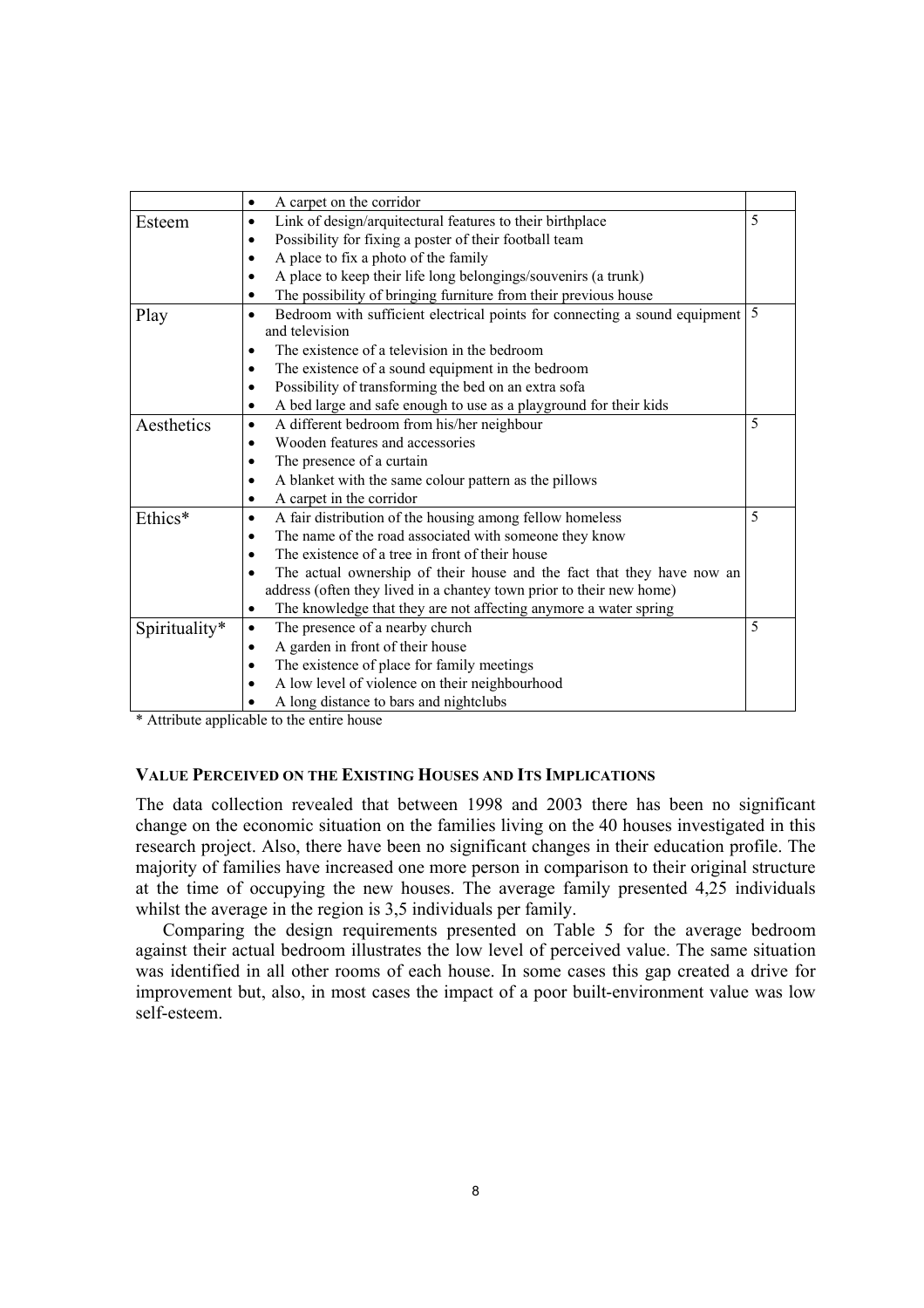

**Figure 1 – Value Attributes Perceived by the Families (Bedroom)** 

The low level of satisfaction with their houses have driven these families on promoting continuous refurbishments, often without any technical assistance. Table 3 shows the main changes carried out in the buildings in terms of area expansion and layout alteration. As it shows in more than half of the houses there had been an increase in the area and number of rooms without any actual change on the main body of the original house. Despite their full involvement on the definition of the changes carried out in their own homes the interviews have shown their dissatisfaction with the end result. Their complaints were directed mainly to the finishing and to the urgent need of additional rooms.

| <b>Characteristics of the Refurbishment</b>                                               | <b>Number of Houses</b> | $\frac{6}{9}$ |
|-------------------------------------------------------------------------------------------|-------------------------|---------------|
| No changes in the original layout. Increase in area<br>and number of rooms                | 23                      | 57,5          |
| Changes in the original layout without increase in<br>area                                | 9                       | 22,5          |
| Changes in the original layout followed by an<br>increase in the area and number of rooms | 8                       | 20            |
| TOTAL.                                                                                    | 40                      | 100           |

**Table 3 – Main Changes in Five Year's Old Residential Buildings** 

The field study revealed that 25% of the buildings expanded towards the back of their land whilst 22,5% expanded sideways. Around 24% of the families have chosen the kitchen as their main priority for implementing changes. Also, comparison between the original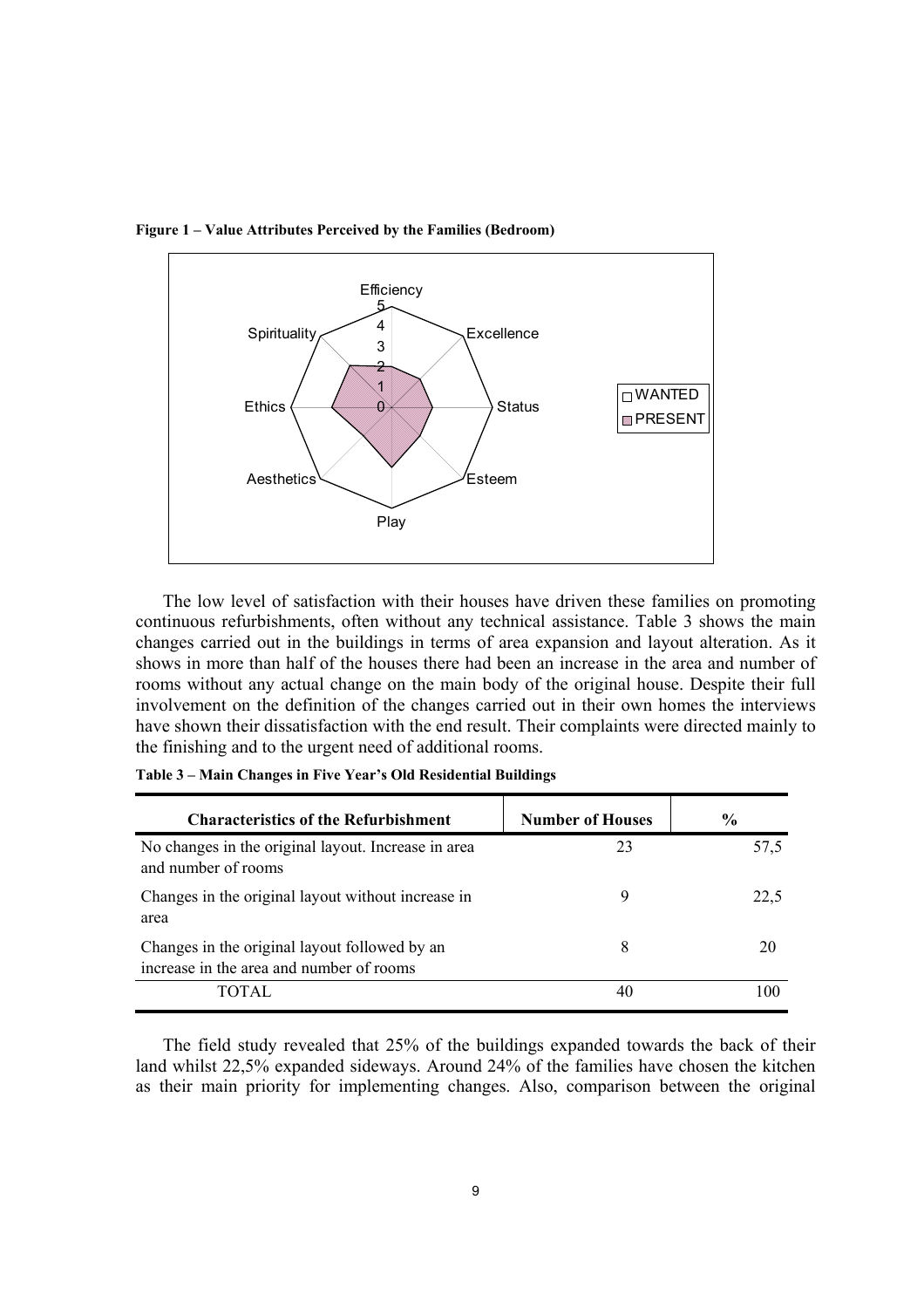architectural design with the observed building layout have shown that in 29% of the houses the expansion occurred towards the back of the houses and on 24% it occurred sideways.

The families have revealed the kitchen as their main priority for implementing building changes mainly because of their area  $(5,88 \text{ m}^2 \text{ in average})$ . Adding to this problem was the regular addition of new equipment by the families as their improved their quality of life. Furthermore, the original design of these houses did not consider a cultural issue: 90% of the investigated families confirm that they have all their meals mainly on the kitchen. Since all kitchens did not have enough space for a table, they found themselves often eating in uncomfortable positions.

The original design of these houses did not include an area for laundry activities. The space left available for implementing these activities were too small and outside of the building, without a roof and without proper installations to place furniture. As a consequence, all families have to carry out extra construction work already in the first days of occupation of their houses.

The issue of theft was a major worry among the families particularly on laundry area since there they did not have a wall to protect their belongings. In order to cope with this problem 50% of the families have built their laundry area in the same room as the garage. This situation offered little privacy and safety for those family members involved on washing clothes. All families that have not yet expanded the roof over the laundry area have expressed a desire on implementing such improvement it the near future.

# **ANALYSIS**

A major issue for design management regarding low-income people is the quality of the briefing process, since traditional approaches often does not fully capture their requirements. The main focus of prior research about briefing has basically been on developing prescriptive methods for writing a clear statement on specifications at the beginning of a project. However, studies have rarely considered questions such as the brief document's capacity to form the basis of design, planning, production and management and, also, its potential for enable control of a project, dealing not only with physical solutions but also with administrative, financial, social and technical solutions. Besides this, very few studies have looked at the client's choice of a briefing method and few comparisons have been made on the suitability of the briefing methods.

Considering the low-income consumers in the Third World, social and cultural barriers represent the key aspects that affect a briefing. The models proposed in the literature so far do not consider the fact that communication within the briefing process suffers from these barriers when, for instance, a middle class graduate designer meets an illiterate and poor person. Such barriers affect the level of understanding on both sides of the design process, designer and consumer, and that was the main focus of the present study.

The study showed that the use of semi-structured interviews alone did not enable a full capture of the family building requirements and that reflected on the fact that none of the houses was prepared for expansion. Building the ideal house, adequate for the entire family cycle, is economically impossible for these people since funds are often scarce. Therefore, the construction of an initial core building that enables future expansion as the family evolves economically seems to be a viable strategy.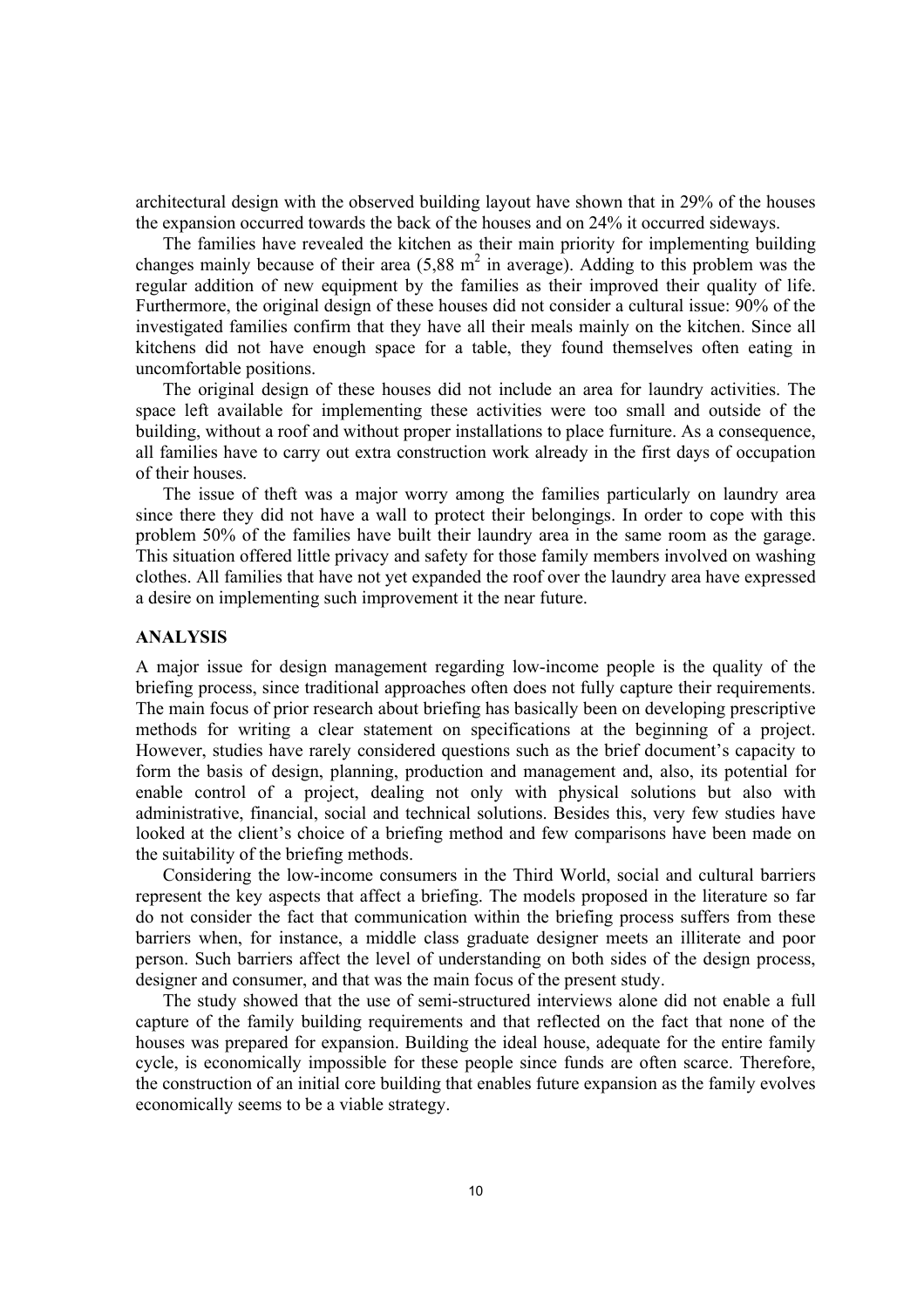The study shows that poor briefing can lead to costly construction work that is unacceptable and unviable for these poor families. ISO 6241 already includes upgradability as a key performance measure for the built environment. Thus, the authors suggest that the World Bank and other funding agencies that finance low-income houses in the Third World should include these measures as a key requirement for new projects.

It is important to point out that the lack of experience on living in a proper house was also a key weakness on the briefing process since the families could not express their requirements because they simply did not know what could they expect. More creative briefing techniques have to be developed by researchers and practitioners in order to increase the efficacy of briefing practices among low-income families in the Third World.

Foremost, the study has revealed that the construction literature is quite poor on exploring other avenues of value for the built environment. That demands a multidisciplinary approach since competencies of other professionals such as designers, biologists, doctors, artists, and so on. It is important to emphasize that contemplating this other value dimensions does not necessarily implies adding cost to the building since creative solutions can be developed using value analysis techniques.

#### **CONCLUSION**

The results of this research helps to corroborate the argument that briefing is essentially a communicative process that can be considered as a cultural representation from both sides of the design process: consumers and designers. This communicative process can be more comprehensive on its end result if adopted wider typologies of value such as the one proposed by Holbrook. All his value dimensions (excellence, status, esteem, play, aesthetics, ethics, spirituality) imply a wider understanding on what constitute the product of the building industry and that can be a source of drive for improvement.

# **ACKNOWLEDGEMENTS**

Thanks are due to the CNPq – Conselho Nacional de Pesquisa e Desenvolvimento (Brazilian research funding agency) for sponsoring this research.

# **REFERENCES**

- AKAO, Y. An introduction to Quality Function Deployment. Quality Function Deployment (QFD): integrating customer requirements into product design, Y. Akao, ed., Productivity Press, Cambridge, Massachusetts, 1-24.
- COOPER, R. and PRESS, M. The Design Agenda. A Guide to Successful Design Management., Wiley and Sons: Chichester. (1995)
- Holbrook, M. B. (1999). Introduction to Consumer Value. In M. B. Holbrook (Ed.), Consumer value: A framework for analysis and research (pp. 1-29). New York, NY: Routledge.
- KOSKELA, L. 1992. *Application of the New Production Philosophy to Construction*. Technical Report # 72. Center for Integrated Facility Engineering. Department of Civil Engineering. Stanford University. 75 p.
- LUCK, R.; HAENLEIN, H.; and BRIGHT, K. Project briefing for accessible design., *Design Studies* Vol 22 No. 3 May (2001), pp. XXX.